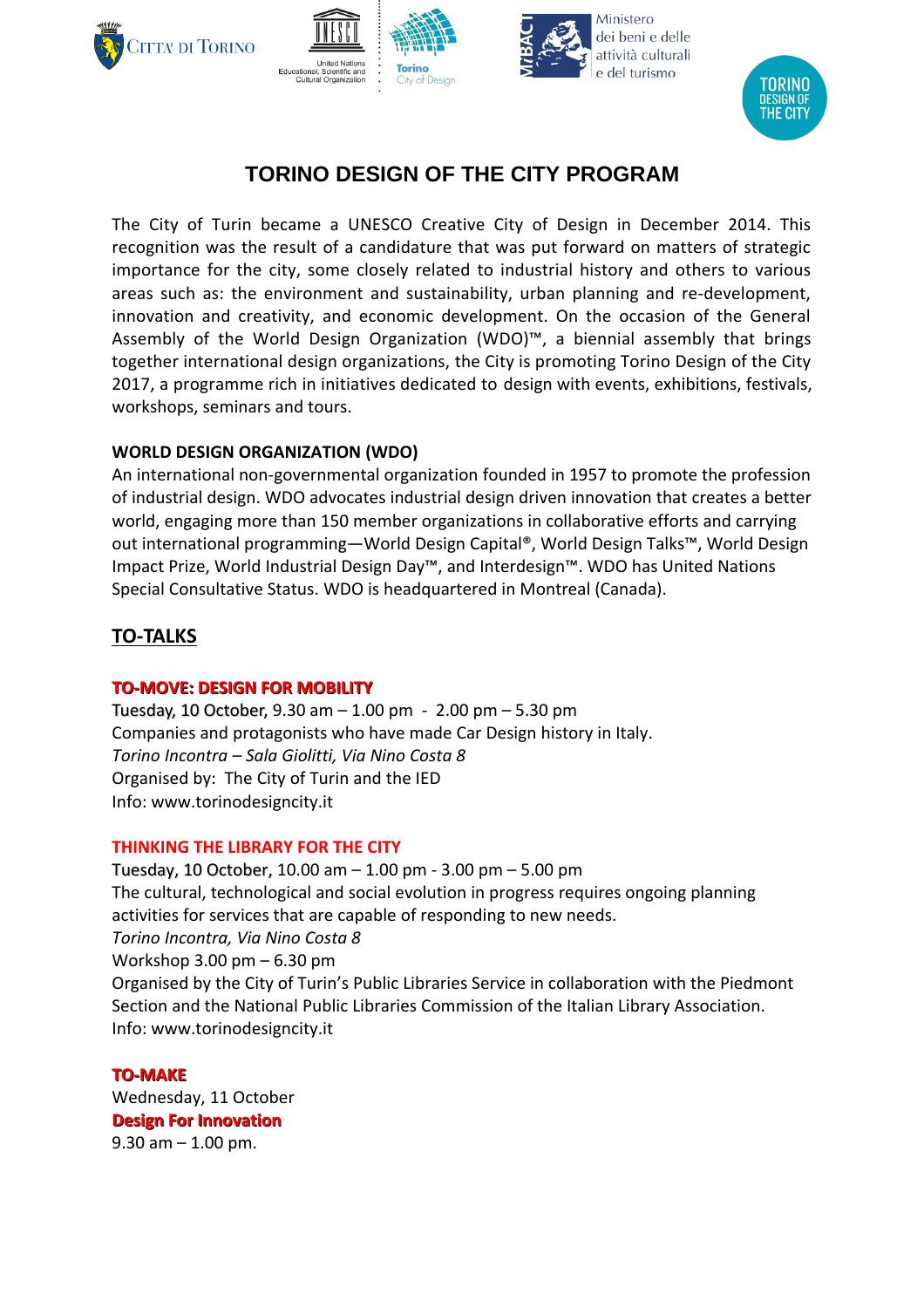







## **Makers and different Serialities**

 $2.30 \text{ pm} - 4.30 \text{ pm}$ Torino Incontra – Sala Giolitti Via Nino Costa, 8 Turin Organised by: the City of Turin Info: www.torinodesigncity.it

### **DESIGN FOR THE CITY: DESIGN FOR CITIZENS**

Thursday, 12 October, 9.30 am – 1.00 pm, 3.00 pm – 5.00 pm The relationship between design and the City. Design methodology applied to the production of systems and services that can improve life for metropolis citizens. Aula Magna Cavallerizza Reale - Via Verdi,9 Turin Organised by: the City of Turin Info: www.torinodesigncity.it

### **DESIGN FOR HERITAGE**

Friday, 13 October The design of Cultural Heritage to create new models of participation, along with those values that distinguish our territory, such as: climate, landscape, artistic heritage, food, design and fashion.

### **Design like a tool**

9.30 am – 1.00 pm

#### **Design for heritage**

3.00 pm – 5.00 pm *Aula Magna Cavallerizza Reale, Via Verdi 9, Turin* Organised by: the City of Turin Info: www.torinodesigncity.it

#### **TORINO: THE SIGN OF THE CITY**

Monday, 16 October, 11.00 am – 1.30 pm The final day of Torino Design of the City with the results of the week's talks. *Aula Magna Cavallerizza reale, Via Verdi 9, Turin* Organised by: the City of Turin Info: www.torinodesigncity.it

#### **WORLD DESIGN ORGANIZATION – GENERAL ASSEMBLY**

14 - 15 October The 30th World Design Organization General Assembly. This is a members-only event. International Training Centre of the ILO, Viale Maestri del Lavoro 10, Turin Organised by: World Design Organization (WDO) Info: www.wdo.org

## **WORLD DESIGN ORGANIZATION – WORKSHOPS**

Sunday, 15 October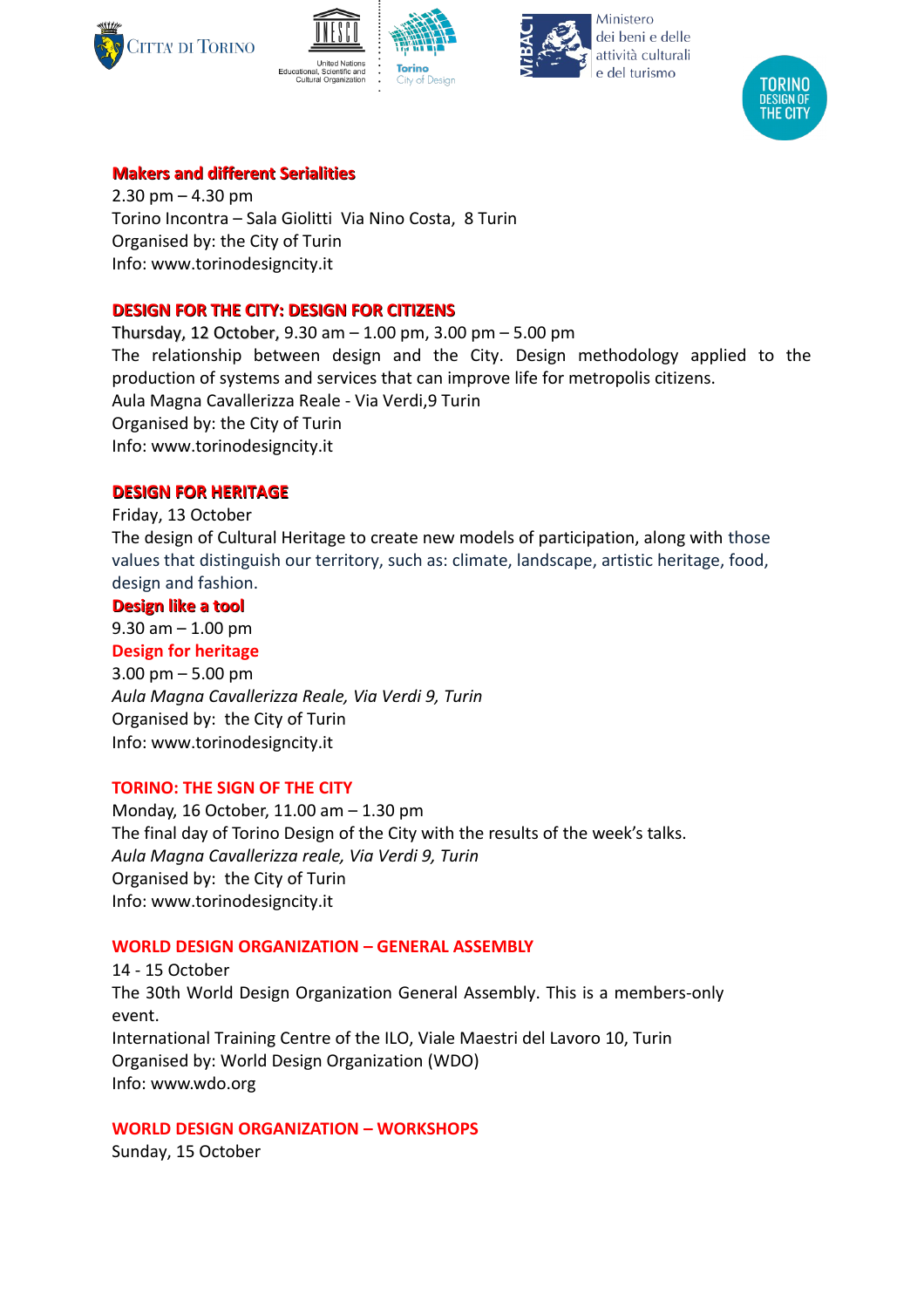







Workshops on topics related to specific United Nations Sustainable Development Goals: Industry, innovation, infrastructure and mobility; Sustainable cities and communities; and Responsible production and consumption.

*Participation in workshops is reserved to WDO members and is by invitation for non-members*.

*ILO Congress Center, Viale Maestri del Lavoro 10, Turin* Info: www.wdo.org

## **SEMINARS / MEETINGS / WORKSHOPS**

**BJCEM-BIENNALE DES JEUNES CRÉATEURS DE L'EUROPE ET DE LA MÉDITERRANÉE** 10 October, 2.30 pm – 7.00 pm / 11 October, 9.00 am – 2.00 pm

Association Board. This is a members-only event. *Sala Einaudi - Torino Incontra, Via Nino Costa 8, Turin*

### **GAI – ASSOCIAZIONE PER IL CIRCUITO DEI GIOVANI ARTISTI ITALIANI (Association of Young Italian Artists)**

11 October, 11.00 am – 1.00 pm: GAI Association Council of Presidency. 11 October, 2.30 pm – 5.30 pm – GAI Association Assembly. These are a members-only events. *Sala Einaudi - Torino Incontra, Via Nino Costa 8, Turin*

## **TEN IDEAS FOR LIVING WITH CHANGING WORK**

10 October, 11.00 am – 1.00 pm A presentation of Harvard University's research results on work in the near future. *Cavallerizza Reale – Via Verdi 9, Turin.* Organised by: IAAD, La Scuola Possibile, The Adecco Group Info:

## **ITALIAN ISLAMIC CULTURAL HERITAGE: TWELVE CENTURIES OF RELATIONS**

Saturday, 14 October, 9.00 am – 1.00 pm A journey through the Islamic historic-artistic-architectural heritage in Italy to narrate the intertwined stories of Christianity and Islam. *Torino Incontra, Sala Giolitti, Via Nino Costa, 8* Organised by: the City of Turin and ASSAIF Info: www.assaif.org - www.tief.it

### **DEMOCRACY AND DESIGN**

12 October, 6.00 pm Stand Up for Democracy Project – A talk that is open to interventions from the public. *Laboratorio di San Filippo Neri, Via Maria Vittoria 7a*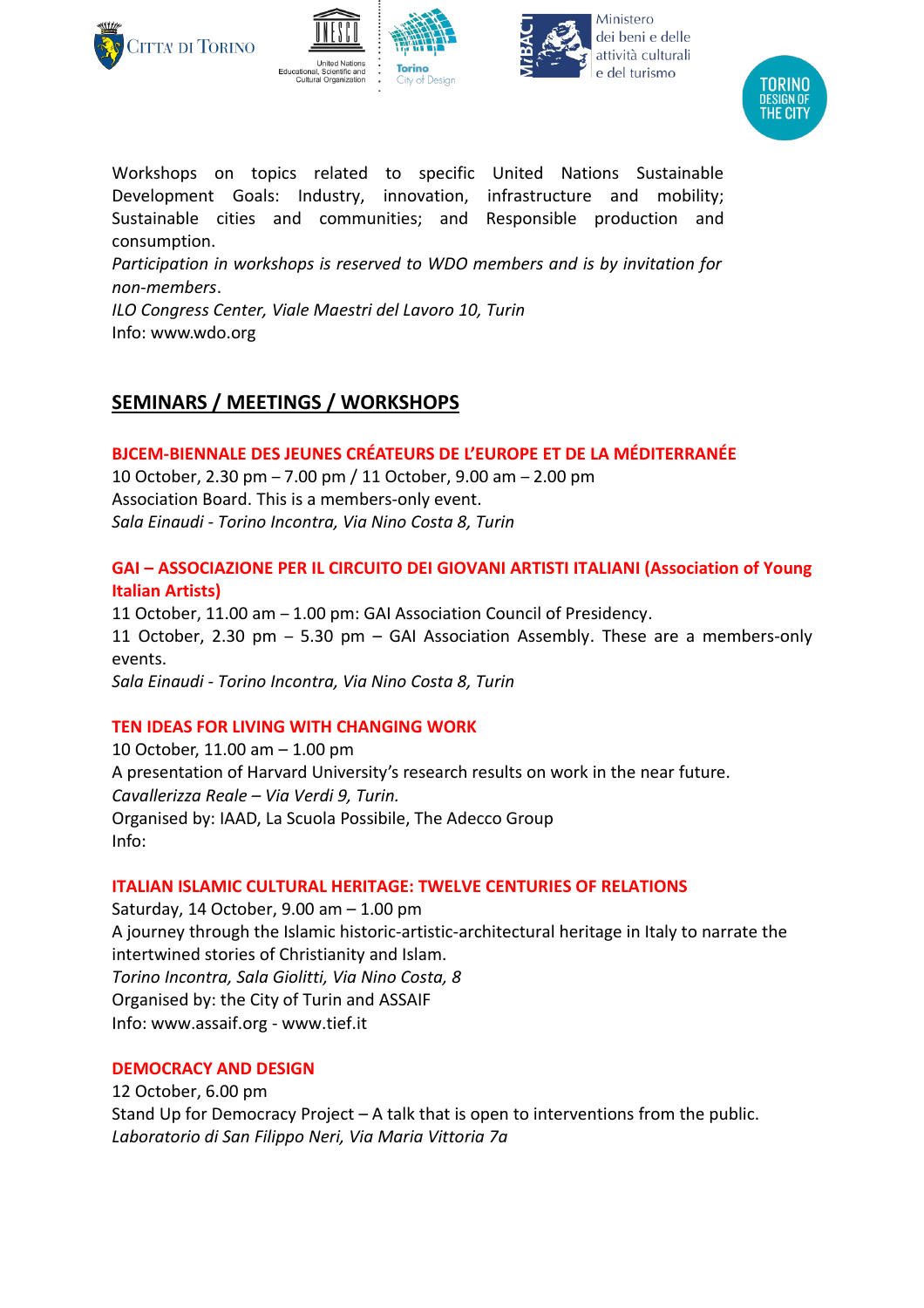







Organised by: MIAAO – Museum of Applied Arts Info: www.miaao.jimdo.com

### **STUDIO65**

### **50 years of Pop Art and Design**

11 October, 5.30 pm – 8.30 pm Workshop **Creative Design** 16 October, 5.30 pm – 8.30 pm

Workshop *Via Valprato 68, Turin* Organised by: Docks Dora and Studio65 and Il Mercante di Nuvole Cultural Association Info: www.foit.it - www.studio65.eu

## **DESIGN FOR THE CITY: AGORÀ VALLETTE**

12 October, 5.30 pm – 8.00 pm Social inclusion and cultural innovation of co-design spaces. *Piazza Montale 18a, Turin* Organised by: SocialFare | Centro per l'Innovazione Sociale (Centre for Social Innovation), in collaboration with CivicWise and Officine Caos – Casa di Quartiere Vallette Info: www.facebook.com/socialfaretorino

### **INTERNATIONAL ACADEMY ON SUSTAINABLE DEVELOPMENT 2017**

10 - 13 October International capacity building programme. Organised by: Centro Studi Silvia Santagata – EBLA and UNESCO Info: www.academysd.net

## **EVENTS**

### **DESIGN FOR URBAN REGENERATION AT VIA PAOLO SACCHI**

10 - 30 October, Via Sacchi Seminars, exhibitions, thematic markets, artistic interventions and performances, workshops and tours. Organised by: the Fondazione Contrada Torino Onlus Info: www.contradatorino.org

### **TURIN FASHION DESIGN WEEK**

13-14 October, 7.00 pm – 9.00 pm – 14 October, 11.00 am – 1.00 pm Fashion and design come together to give life to fashion shows and performances. •13 October, *ex Borsa Valori, Via San Francesco da Paola, 28, Turin*

•14 October, *Cittadellarte Fondazione Pistoletto, Via Giovanni Battista Serralunga, 27, Biella*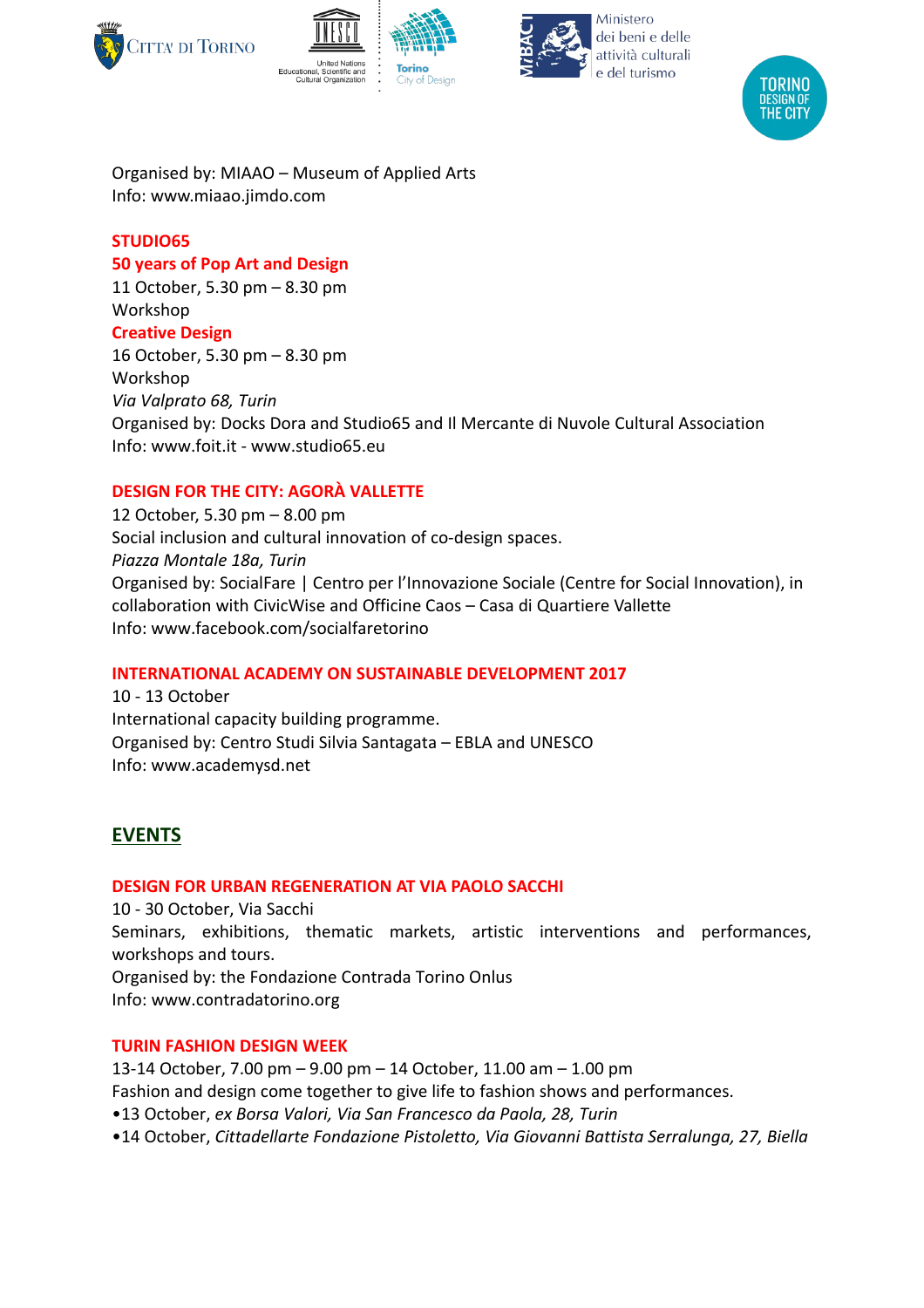







IAAD in collaboration with Cittadellarte Fondazione Pistoletto Info: www.turinfashiondesignweek.it

### **TORINO GRAPHIC DAYS Vol. 02**

12 - 15 October International festival dedicated to graphic design. *Via Agostino da Montefeltro 2, Turin* Organised by: Toolbox Coworking Info: www.graphicdays.it

## **TORINOSTRATOSFERICA UTOPIAN HOURS**

13-15 October, 4.00 pm – 24.00 Opening: Friday, 13 October, 6.00 pm Festival dedicated to the City's future. *Bellissimo Blue Loft: Via Regaldi 7 int 12/A, Turin* Organised by: Torinostratosferica Info: www.torinostratosferica.it

### **SMART MOBILITY WORLD 2017**

10 - 11 October Symposia and conferences for an integrated vision on Smart Cities and Green Mobility. *Lingotto Fiere, Via Nizza 294* Organised by: GL Events Italia Info: www.smartmobilityworld.net

## **IL MERCANTE DI NUVOLE + NOTTE BIANCA AT DOCKS DORA**

#Ilmercantedinuvole #IMDN Thursday, 12 October, 6:00 pm – 02:00 am A project presentation of the Polo Archivistico e Museale per il Design Creativo (Archives and Museum for Creative Design). Events, exhibitions and design studies open to the public. *Docks Dora, Via Valprato 68, Turin* Organised by: Studio65 and Il Mercante di Nuvole Association Info: www.studio65.eu

### **REMIXING CITIES N. 2 MAGAZINE**

Wednesday, 11 October, 6.00 pm – 7.30 pm A live radio broadcast of the publication dedicated to Urban Regeneration and Youth Creativity. *Urban Center Metropolitano Torino - Piazza Palazzo di Città 8/f*  Organised by: GAI – Association for Young Italian Artists, Urban Center and the City of Turin www.urbancenter.to.it

### **GREEN GRAIN: HERITAGE DESIGN IN BIOSPHERE RESERVE COLLINAPO**

Thursday, 12 October, 09.30 am – 8.30 pm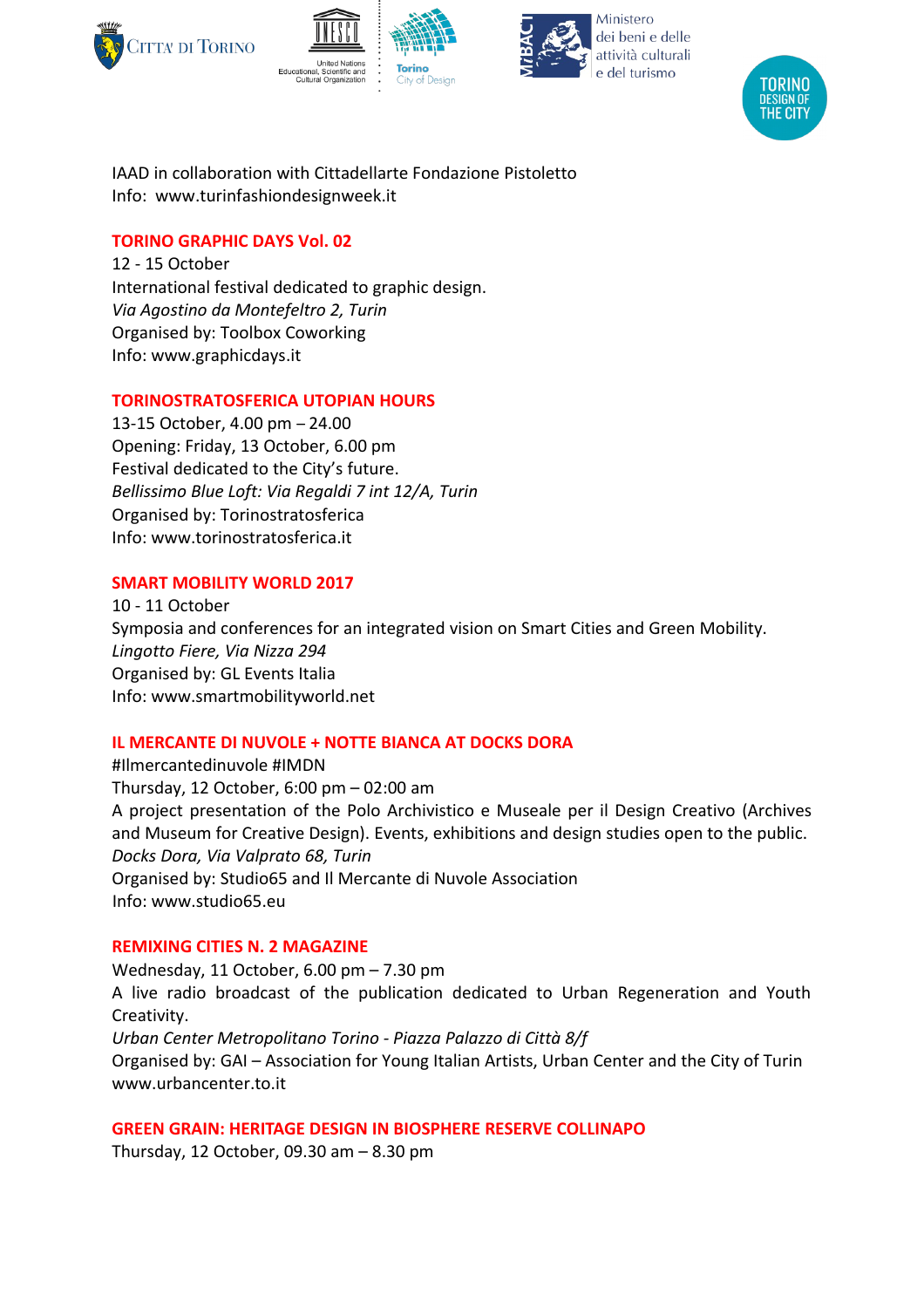







A meeting dedicated to the "green seed" of territorial design, with a seminar, round table, presentations, videos and exhibitions.

*Le Vallere, Corso Trieste 94 and 98, Moncalieri (TO)* 

Organised by: Ente di gestione Parco del Po e collina (Management Authority of the Po Park and Hill)

Info: www.parchipocollina.to.it

## **TORINO MAPPING PARTY – COLLABORATIVE MAPPING FOR A BETTER MOBILITY**

14 October, 9.00 am – 1.00 pm 1st mapping party to actively contribute to OpenStreetMap. *Open Incet, Via Cigna 96/17, Turin* Organised by: 5T SRL and ITHACA Info: www.muoversiatorino.it/mapping-party

## **OPEN DAY OPEN GARAGE AL MAUTO**

Saturday, 14 October, 10.00 am – 12.00 pm A visit to the National Automobile Museum's Garage and the possibility of helping out with the restoration works of craftsmen. *Corso Unità d'Italia 40, Turin* Organised by: Mauto, the Turin Automobile Museum www.museoauto.it

## **EXHIBITIONS**

## **GIANFRANCO FERRÉ. UNDER ANOTHER LIGHT: JEWELLERY AND ORNAMENTS**

From 12 October An exhibition of about 200 jewellery objects by the famous Italian designer (from 1980 to 2005). *Palazzo Madama – Sala del Senato.* Organised by: the Gianfranco Ferré Foundation and the Turin Museums Foundation Info: www.palazzomadamatorino.it

## **DESIGN THE MOVE, Light on the road**

13 –14 October, 10.00 am – 6.00 pm Exhibition on the design history of car headlamps. *Corso Tazzoli 228, Turin* Organised by: Hangar 25 Info: www.hangar25.it

## **GIANSONE - Sculptures to be worn**

From 11 October Exhibition of gold jewelry forged by Turin artist Mario Giansone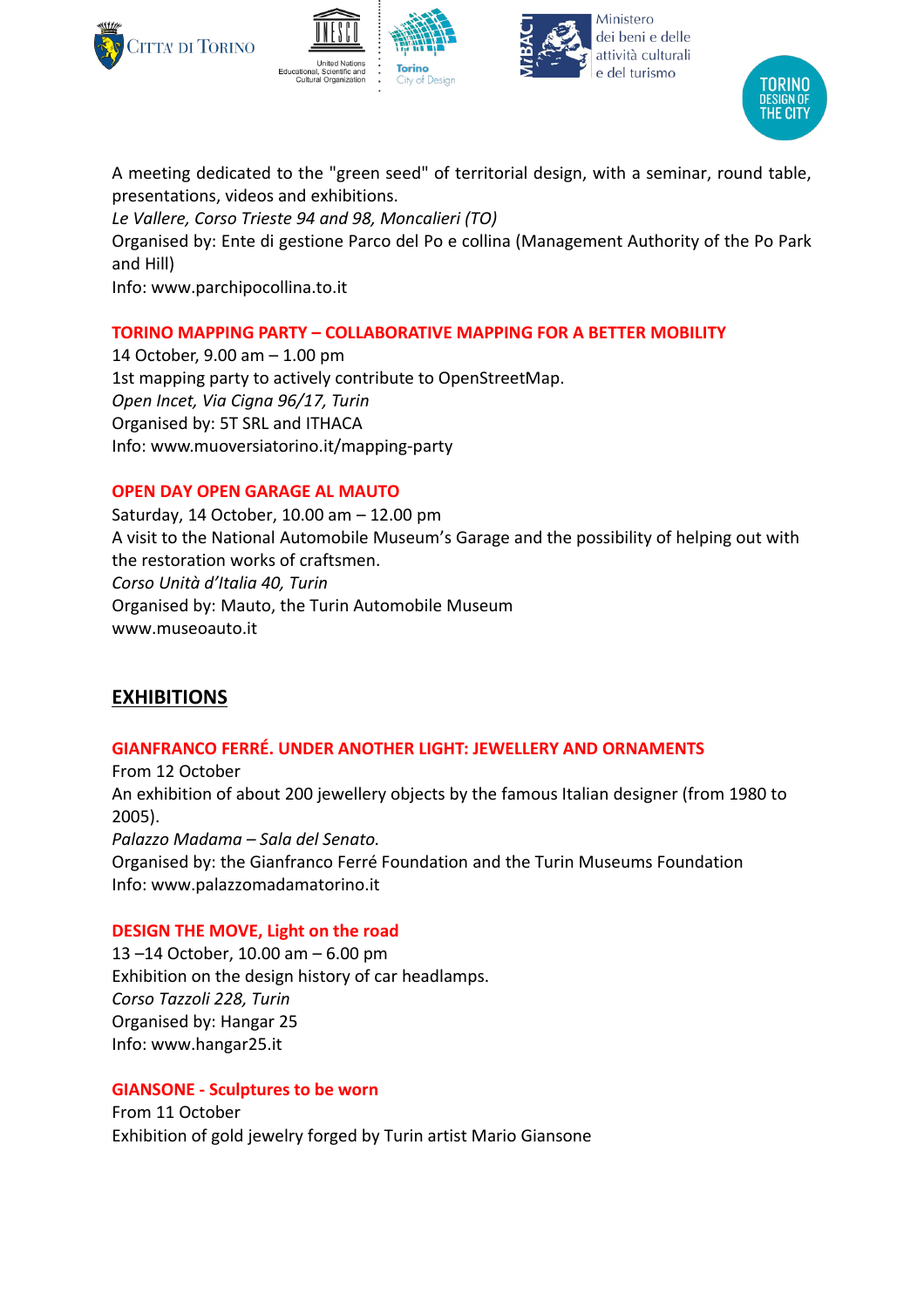







*Palazzo Madama, Piazza Castello, Turin*

Organised by: the Turin Museums Foundation and the Mario Giansone Historical Archive Association Info: www.palazzomadamatorino.it

## **CONTEMPORARY LACQUERS – The Burmese tradition revisited by IED students**

From 12 October Exhibition on the Burmese tradition revisited by IED students. Entrance to the exhibition is included with the MAO Museum ticket. *Museum of Oriental Art, Via S. Domenico 11, Turin* Organised by: the Turin Museums Foundation and the IED www.maotorino.it

### **A.A.R.M. "ALGORITHM.ART.ROBOT.MATERIAL"**

11-16 October, 6.00 pm Robotics & Creativity - final exhibition: the production of a series of design objects for the home. *Via Egeo 16,Turin* Organised by: Fablab Torino - Toolbox Coworking Info: digifabturing@gmail.com

### **PHOTOS OF THREE PLACES OF CHANGE IN TURIN**

11 - 16 October Photographic exhibition of Monica Taverna, Iacopo Pasqui and Calori&Maillard in the city's regenerated places. *Porticos of Piazza Palazzo di Città* Organised by: Urban Center, the City of Turin and GAI – Association for Young Italian Artists Info: www.urbancenter.to.it

### **CONTEMPORARY PANORAMAS AND PLACES UNDERGOING TRANSFORMATION**

11 - 16 October Exhibition of the winners of the *Residenze di Fotografia in Italia 2017 (Bari, Perugia and Reggio Emilia)* photo competition promoted by MiBACT - DG AAP and GAI. *Piazza Palazzo di Città 8/f*  Organised by: Urban Center, the City of Turin, GAI – Association for Young Italian Artists Info: www.urbancenter.to.it

## **I LOVE IT**

From 10 October Exhibition on the excellence of Made in Italy, craftsmanship and self-produced design. *Workshop of Scripture Museum, Strada Abbadia di Stura 200, Turin.* Organised by: CNA Torino Info: www.cna.to.it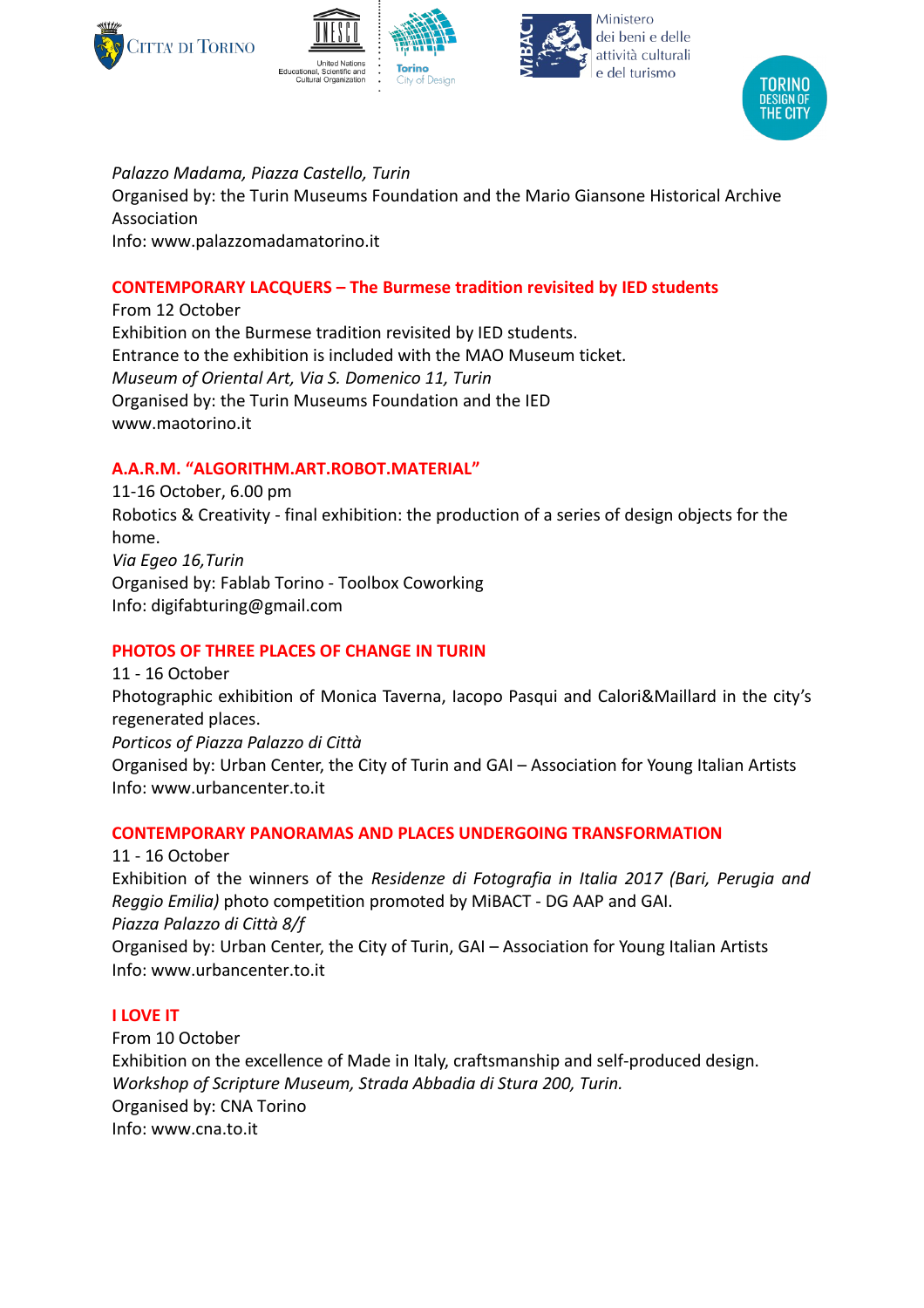







## **MADE IN TURIN – CREATIVE ITALIAN MANUFACTURE**

10 - 15 October Clothing and furnishing items by Turin's craftsmen of excellence. *Torino Incontra - Via Nino Costa 8, Turin* Organised by: CNA Torino – Confartigianato Torino

### **MATERIALLY**

10 - 16 October Exhibition dedicated to museum merchandising for the Royal Residences circuit in Piedmont Torino Incontra - Via Nino Costa 8, Turin Organised by: Confartigianato Torino - Politecnico di Torino, Department of Architecture and Design (DAD)

### **Project "LAB<sup>3</sup>: 3D INNOVATION"**

10 October - 10 November An exhibition of objects in 3D. *Porticos of Via Po in Turin* Organised by: the Chamber of Commerce of Turin, Confartigianato Torino Città Metropolitana, FabLab Torino and Turn Design Community Torino Info: www.turn.to.it/labcube

### **POLISGRAPHICS**

11 October, 6.00 pm Preview of the PolisGraphics exhibition "*Le nuove arti applicate*" (New applied arts). *MIAAO, Via Maria Vittoria 5, Turin* Organised by: MIAAO – Museum of Applied Arts Info: www.miaao.jimdo.com

#### **TWENTY YEARS OF ELEGANCE. 1955-1975**

From 10 October Exhibition of historical clothing accompanied by unpublished documents from the State Archives. *Archivio di Stato di Torino, Piazza Castello 209 (entrance from Piazzetta Mollino 1)* Organised by: the Archivio di Stato and the Liceo Artistico Passoni of Turin

Info: www.archiviodistatotorino.beniculturali.it

## **POP ART IN THE DOCKS**

11 ‐ 16 October The richest collection of furnishings and design objects made by Studio65. *Docks Dora, Via Valprato 68, Turin* Organised by: Il Mercante di Nuvole Cultural Association and Studio65 Info: [www.studio65.eu](http://www.studio65.eu/)

### **#HACKUNITO FOR AGEING**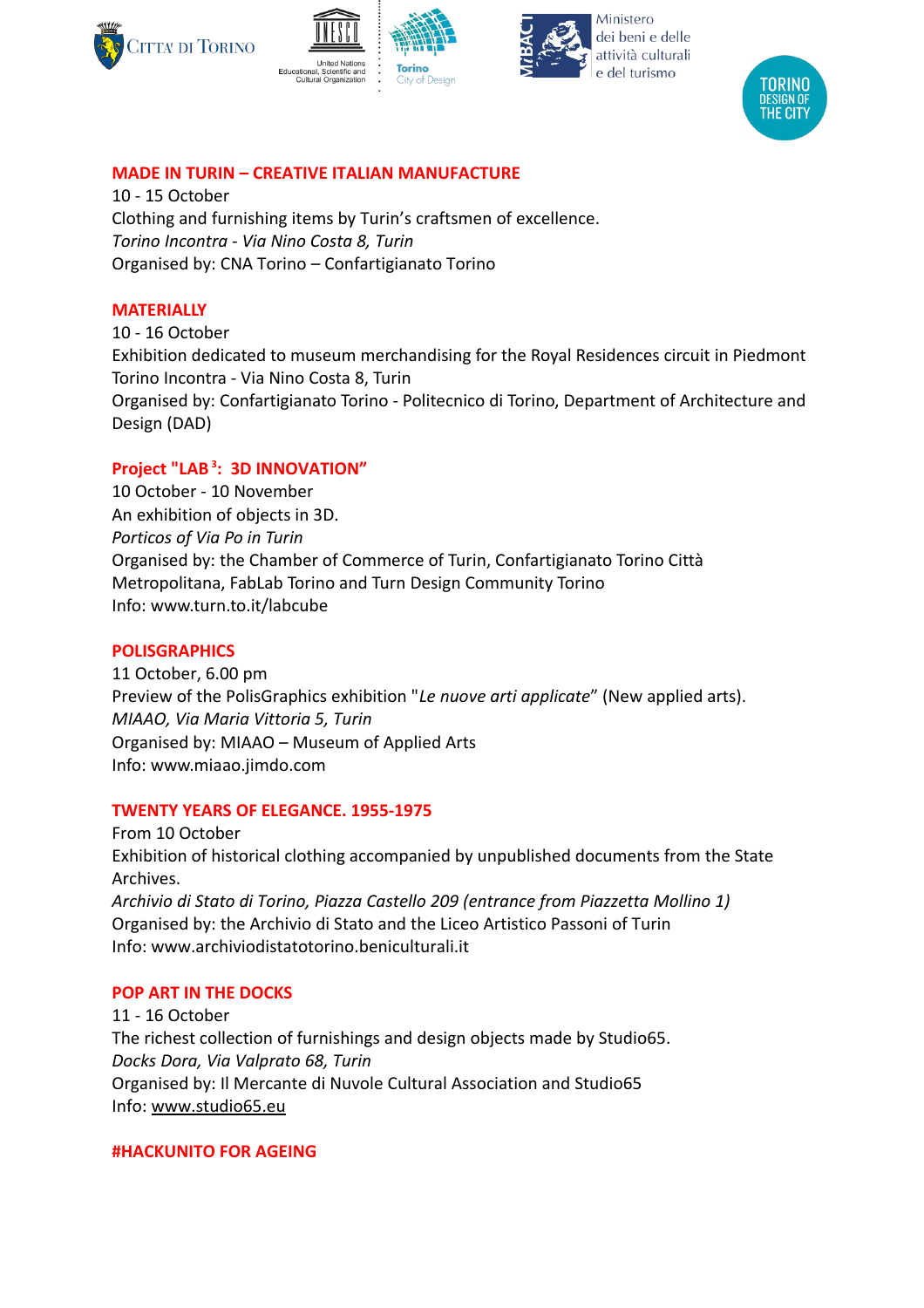







10 - 16 October Research design on healthy and active aging. Initiative #hackUniTO for aging involving 29 Italian Universities. *Porticos of Via Po* Organised by: the University of Turin Info: www.hu4a.it

## **DESIGN GUIDED TOURS**

### **GRAND TOUR IN TURIN**

Itineraries and tours on "creativity, industry, craftsmanship and design" around Turin, a UNESCO Creative City of Design.

### **Turin, City of the Car**

Saturday, 7 October, 9.30 am

The origins, culture and transformations of the factory buildings that are symbolic of the automobile and transport industrial history in Turin's Borgo San Paolo district.

Politecnico di Torino and AIPAI – the Italian Association for Industrial Archaeological Heritage

### **Creativity plasmas the territory**

### Saturday, 7 October, 9.30 am

The Po River and Turin Hill biosphere reserve (Po Hill, Man Project and the UNESCO Biosphere Reserve). With an important example of urban re-development designed by Andreas Klipar.

### **Mirafiori, the transformation factory**

### Friday, 13 October, 3.00 pm

The former Mirafiori factory, a symbol of the great automobile industry in transformation: the Abarth Classiche factories and the Cittadella Politecnica del Design, Spazio MFR and Mirafiori Motor Village.

### **Author productions at Castello del Valentino**

### Saturday, 14 October, 10.00 am

A trail through Castello del Valentino, the seat of the Faculty of Architecture, which is exhibiting the works of the great authors who have taught in the Faculty of Turin: Gabetti, Castiglioni, Le Corbousier, Prouvè, Mari and Jacobsen alongside the works of Carlo Mollino, Gino Levi Montalcini, Morbelli and Dulgheroff.

### **Automobile City. Origins of the factories in San Salvario**

Friday, 20 October, 3.00 pm -

The history of the San Salvario factories, with a visit to the museums and transformed sites.

For all Tours and information: [www.abbonamentomusei.it](http://www.abbonamentomusei.it/) Freephone number: 800.329.329

### **TURIN CREATIVE CITY: FROM ITALY '61 TO THE UNITED NATIONS CAMPUS**

14 October – 10.00 am – 12.30h organised by the Turin UNESCO Centre.